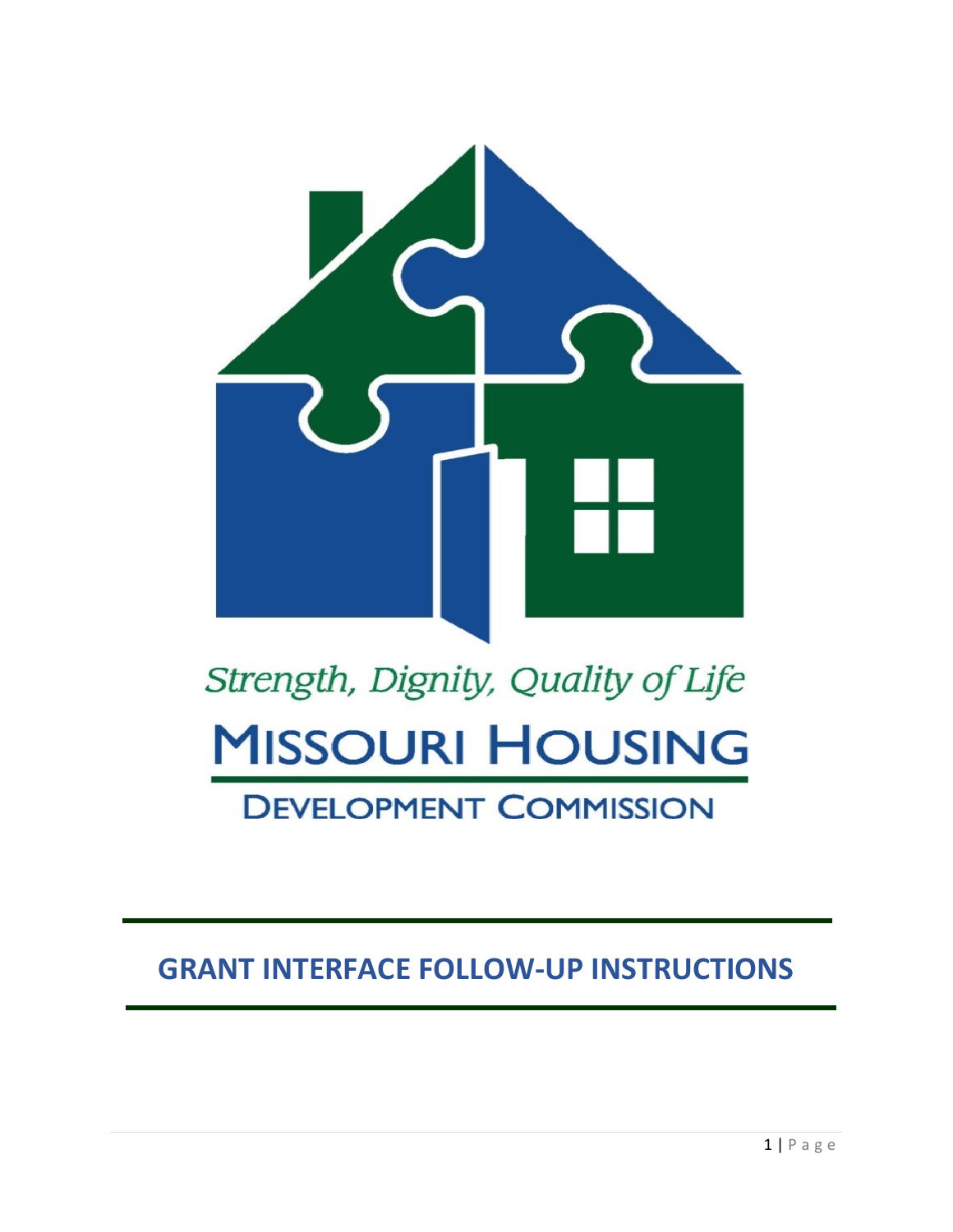## **Table of Contents**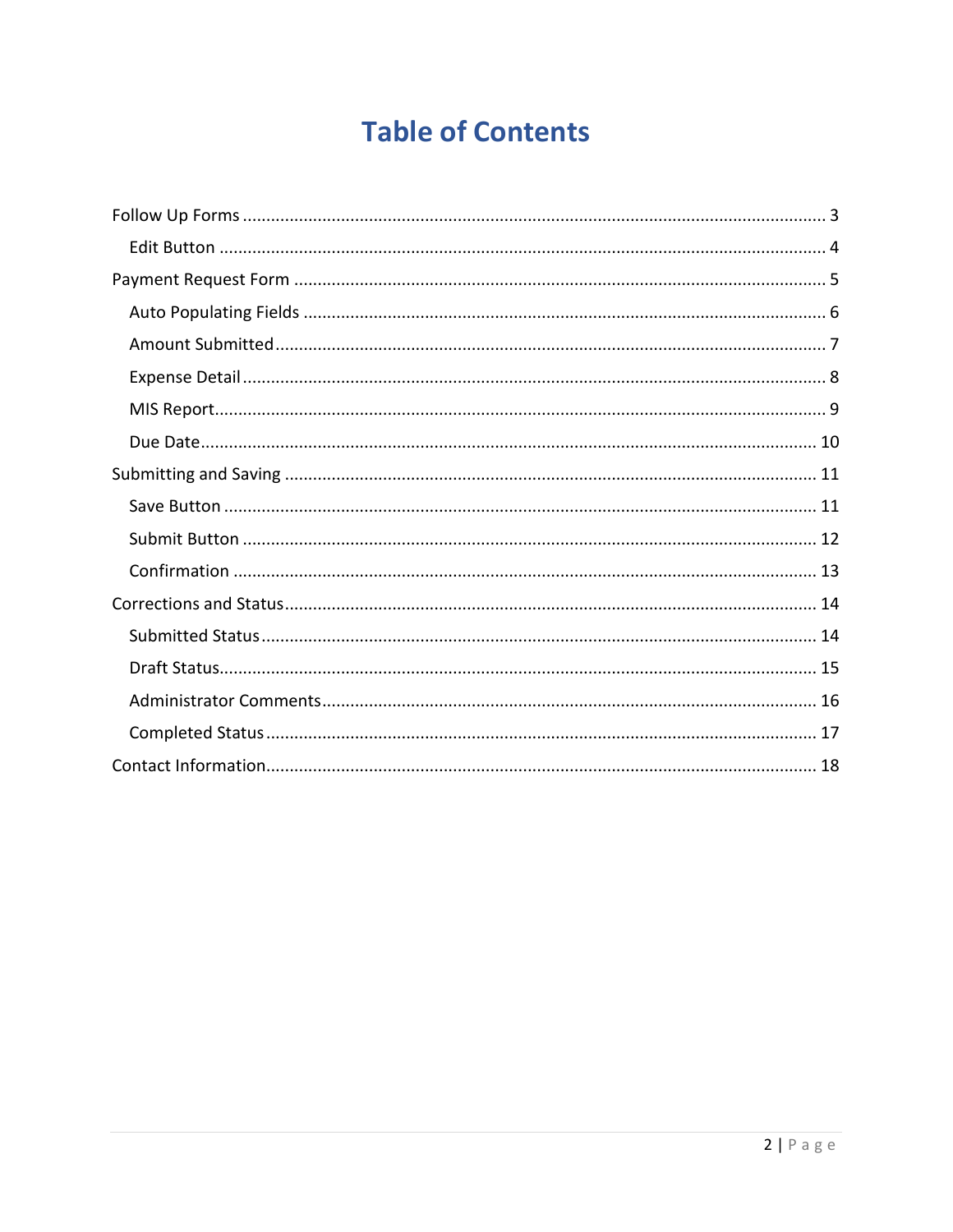### **Follow Up Forms**

All MHDC Community Initiatives grants are managed through MHDC's online Grant Interface. All grantees will submit requests for payment/back-up and expense information through the platform.

|                                                                                                     | <b>Missouri Housing Development Commission</b>                                                                                            |              |                                                                    |            |                              |                    |                                                                                                                           |                 |               | $22$ Ken Wright $\sim$ |  |
|-----------------------------------------------------------------------------------------------------|-------------------------------------------------------------------------------------------------------------------------------------------|--------------|--------------------------------------------------------------------|------------|------------------------------|--------------------|---------------------------------------------------------------------------------------------------------------------------|-----------------|---------------|------------------------|--|
|                                                                                                     |                                                                                                                                           | <b>Apply</b> | <sup>9</sup> Organization History                                  |            | la Fax to File               |                    |                                                                                                                           |                 |               |                        |  |
|                                                                                                     | <b>Applicant Dashboard</b>                                                                                                                |              |                                                                    |            |                              |                    |                                                                                                                           |                 |               |                        |  |
|                                                                                                     | <b>X</b> Public Profile                                                                                                                   |              |                                                                    |            |                              |                    |                                                                                                                           |                 |               |                        |  |
|                                                                                                     | <b>Applicant:</b><br>Ken Ken Wright<br>ken.wright@mhdc.com<br>816-759-6614<br>920 Main, Suite 1400<br>Kansas City, MO 64105 United States |              |                                                                    |            | <b>Contact Email History</b> | 99-9999999         | Organization:<br>Missouri Housing Development Commission<br>816-759-6614<br>920 Main, Suite 1400<br>Kansas City, MO 64105 |                 |               |                        |  |
| (i) If your organization information does not appear correct, please contact the funder. Thank you. |                                                                                                                                           |              |                                                                    |            |                              |                    |                                                                                                                           |                 |               |                        |  |
|                                                                                                     | <b>Active Requests</b> 1                                                                                                                  |              | <b>Historical Requests (0)</b>                                     |            |                              |                    |                                                                                                                           |                 |               |                        |  |
|                                                                                                     | $\times$ 20-644-c                                                                                                                         |              |                                                                    |            |                              |                    |                                                                                                                           |                 |               |                        |  |
|                                                                                                     | Application<br><b>Decision</b><br><b>Follow Up Forms</b>                                                                                  |              | Process: 2021 Application Sample Process<br>Submitted<br>Undecided | 03/27/2020 |                              |                    | <b>View Application</b>                                                                                                   |                 |               |                        |  |
|                                                                                                     | <b>FORM NAME</b>                                                                                                                          |              |                                                                    |            |                              | <b>ASSIGNED TO</b> | AWARD / INSTALLMENT                                                                                                       | <b>DUE DATE</b> | <b>STATUS</b> | <b>EDIT/VIEW</b>       |  |
|                                                                                                     |                                                                                                                                           |              | Payment Request- 2021 Application Sample Process                   |            |                              | Ken Wright         | <b>Overall Award</b>                                                                                                      | 05/01/2020      | Assigned      | Edit                   |  |
|                                                                                                     |                                                                                                                                           |              |                                                                    |            |                              |                    |                                                                                                                           |                 |               |                        |  |

Once a grantee logs into the Grant Interface they will be taken to the Applicant Dashboard. From the Applicant Dashboard all active requests, historical requests, organization information, and organization history is viewable. Each "active request" will include a set of assigned "Follow Up Forms."

Follow Up Forms are assigned by MHDC staff to the grantee to allow for the submission of documents, including requests for payment, back-up, or expense information.

Follow Up Forms are to be completed sequentially. Each form has a specific time period in which it is available, as well as a due date. The due date is the latest date in which a form may be submitted. Once a due date has passed, grantee will need to submit all documentation on the next available form.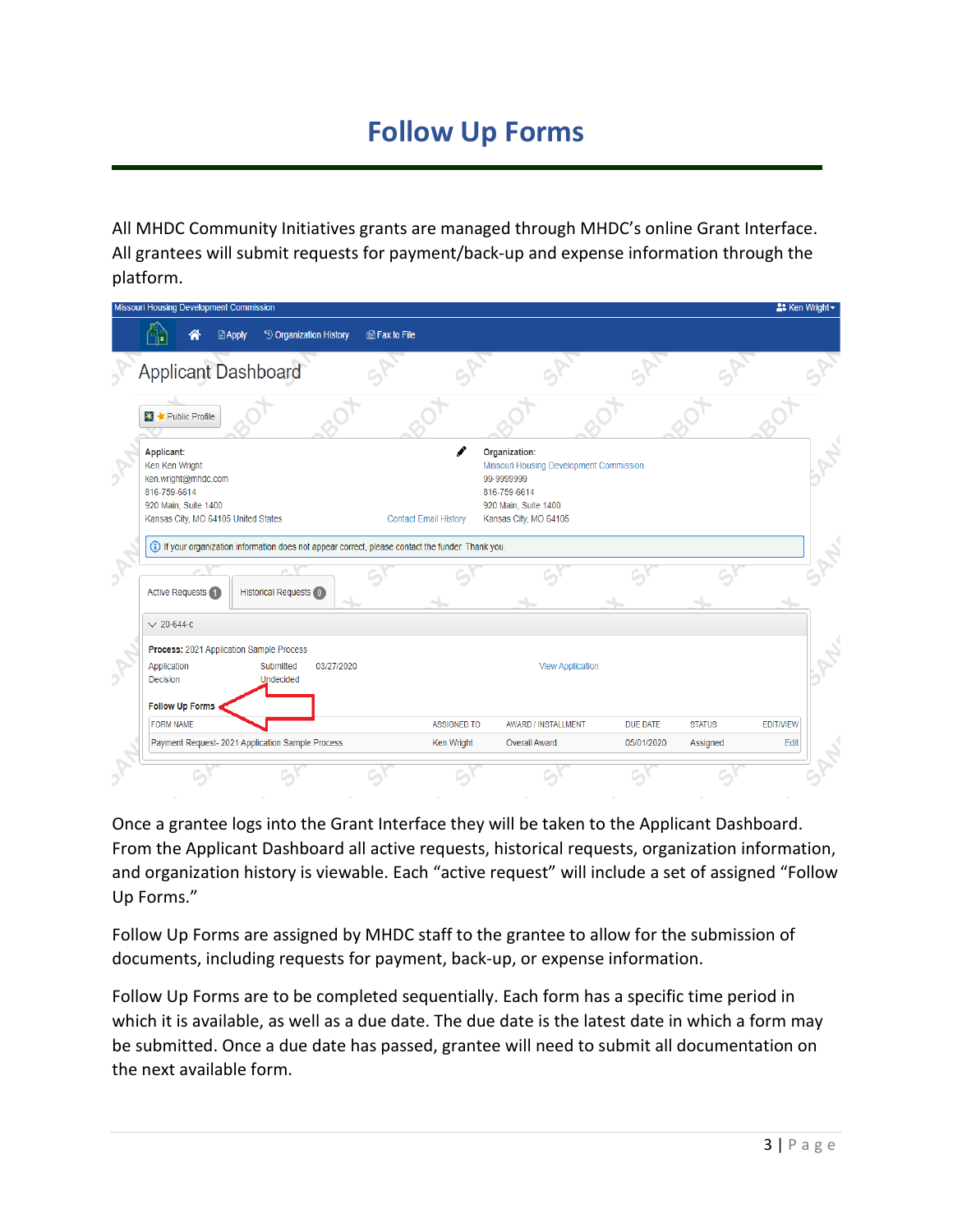| Í<br><b>Contact Email History</b>    | Organization:<br>Missouri Housing Development Commission<br>99-9999999<br>816-759-6614<br>920 Main, Suite 1400<br>Kansas City, MO 64105 |                 |               |           |
|--------------------------------------|-----------------------------------------------------------------------------------------------------------------------------------------|-----------------|---------------|-----------|
| lease contact the funder. Thank you. |                                                                                                                                         |                 |               |           |
|                                      |                                                                                                                                         |                 |               |           |
|                                      |                                                                                                                                         |                 |               |           |
|                                      | <b>View Application</b>                                                                                                                 |                 |               |           |
| ASSIGNED TO                          | AWARD / INSTALLMENT                                                                                                                     | <b>DUE DATE</b> | <b>STATUS</b> | EDIT/VIEW |
| Ken Wright                           | Overall Award                                                                                                                           | 05/01/2020      | Assigned      | Edit      |
|                                      |                                                                                                                                         |                 |               |           |

In order to submit a follow up form, select "edit" next to the appropriate form. It is important to note that Follow Ups are not all editable at the same time. Each Follow Up has a specific date range in which it can be completed.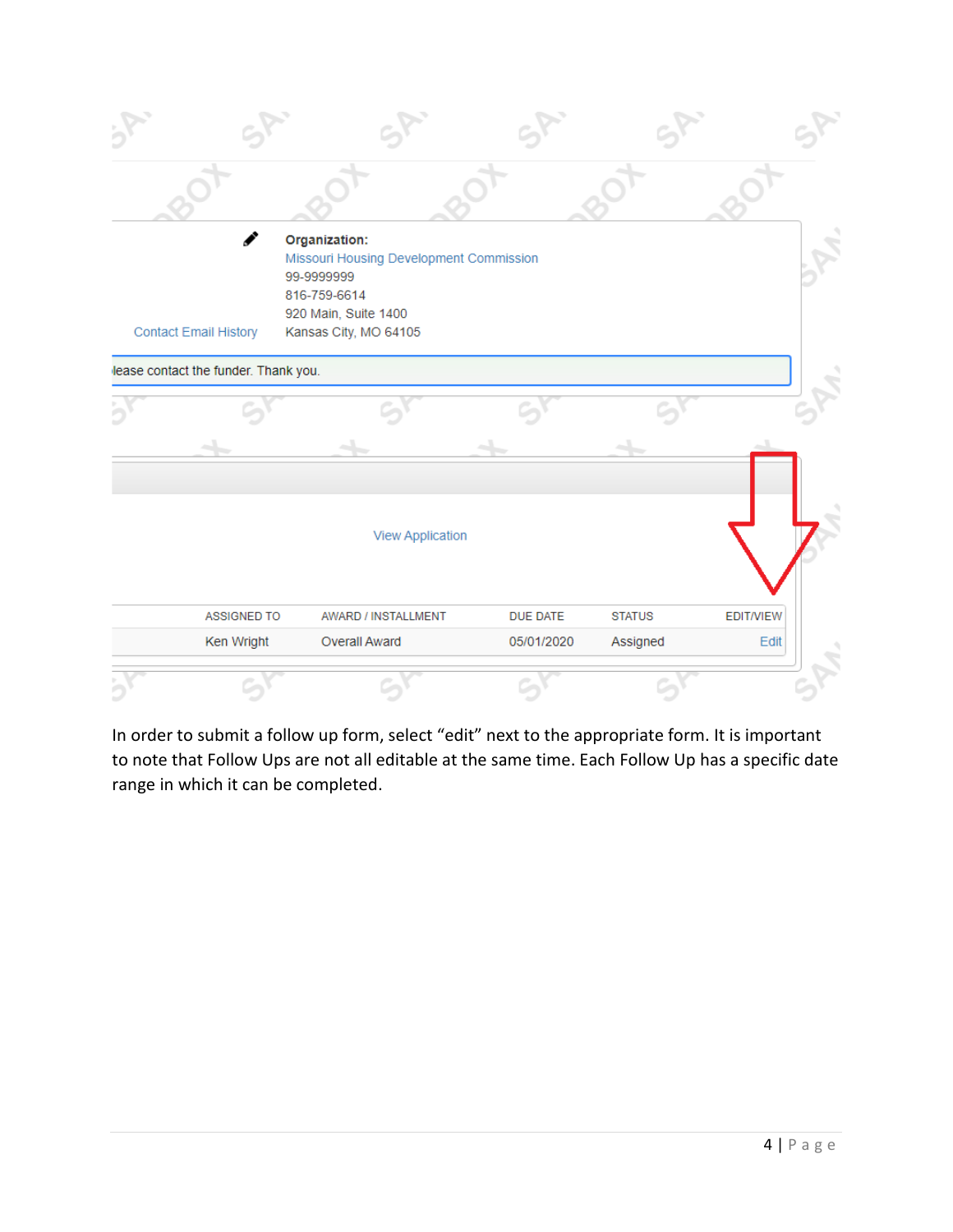### **Payment Request/Back Up Form**

Once grantee clicks the "edit" button they will be brought to a blank request for payment or back up form. It will look very similar to the images below.

| Add New Question                                                                                                                      | Add Shared Question | Add GuideStar Question               |              |                    |
|---------------------------------------------------------------------------------------------------------------------------------------|---------------------|--------------------------------------|--------------|--------------------|
| C Organization Name<br>Name of the organization.                                                                                      |                     |                                      | Everyone     | $\mathcal{L}$      |
|                                                                                                                                       |                     |                                      |              |                    |
| Add New OL                                                                                                                            | Add Shared Question | Add GuideStar Question               |              |                    |
| E,<br><b>Grant Number</b>                                                                                                             |                     |                                      | Everyone / X |                    |
|                                                                                                                                       |                     |                                      |              |                    |
| Add New Q                                                                                                                             | Add Shared Question | <sup>23</sup> Add GuideStar Question |              |                    |
| Continuum of Care                                                                                                                     |                     |                                      | Everyone / X |                    |
|                                                                                                                                       |                     |                                      |              | ▼                  |
| Add New Qr                                                                                                                            | Add Shared Question | Add GuideStar Question               |              |                    |
| <b>C</b> Award Type                                                                                                                   |                     |                                      | Everyone /   | $\mathbf{x}$       |
|                                                                                                                                       |                     |                                      |              | $\pmb{\mathrm{v}}$ |
| Add New Ques                                                                                                                          | Add Shared Question | Add GuideStar Question               |              |                    |
| Total Amount Awarded                                                                                                                  |                     |                                      | Everyone / X |                    |
| \$                                                                                                                                    |                     |                                      |              |                    |
| Add New Question                                                                                                                      | Add Shared Question | Add GuideStar Question               |              |                    |
| Street Outreach Request Total*<br>Total Street Outreach request for this submission.<br>\$<br><b>Emergency Shelter Request Total*</b> |                     |                                      |              |                    |
| Total Emergency Shelter request for this submission.                                                                                  |                     |                                      |              |                    |
| \$                                                                                                                                    |                     |                                      |              |                    |
| Homelessness Prevention Request Total*<br>Total Homelessness Prevention request for this submission.<br>\$                            |                     |                                      |              |                    |
|                                                                                                                                       |                     |                                      |              |                    |
|                                                                                                                                       |                     |                                      |              |                    |
| Rapid Rehousing Request Total*<br>Total Rapid Rehousing request for this submission.                                                  |                     |                                      |              |                    |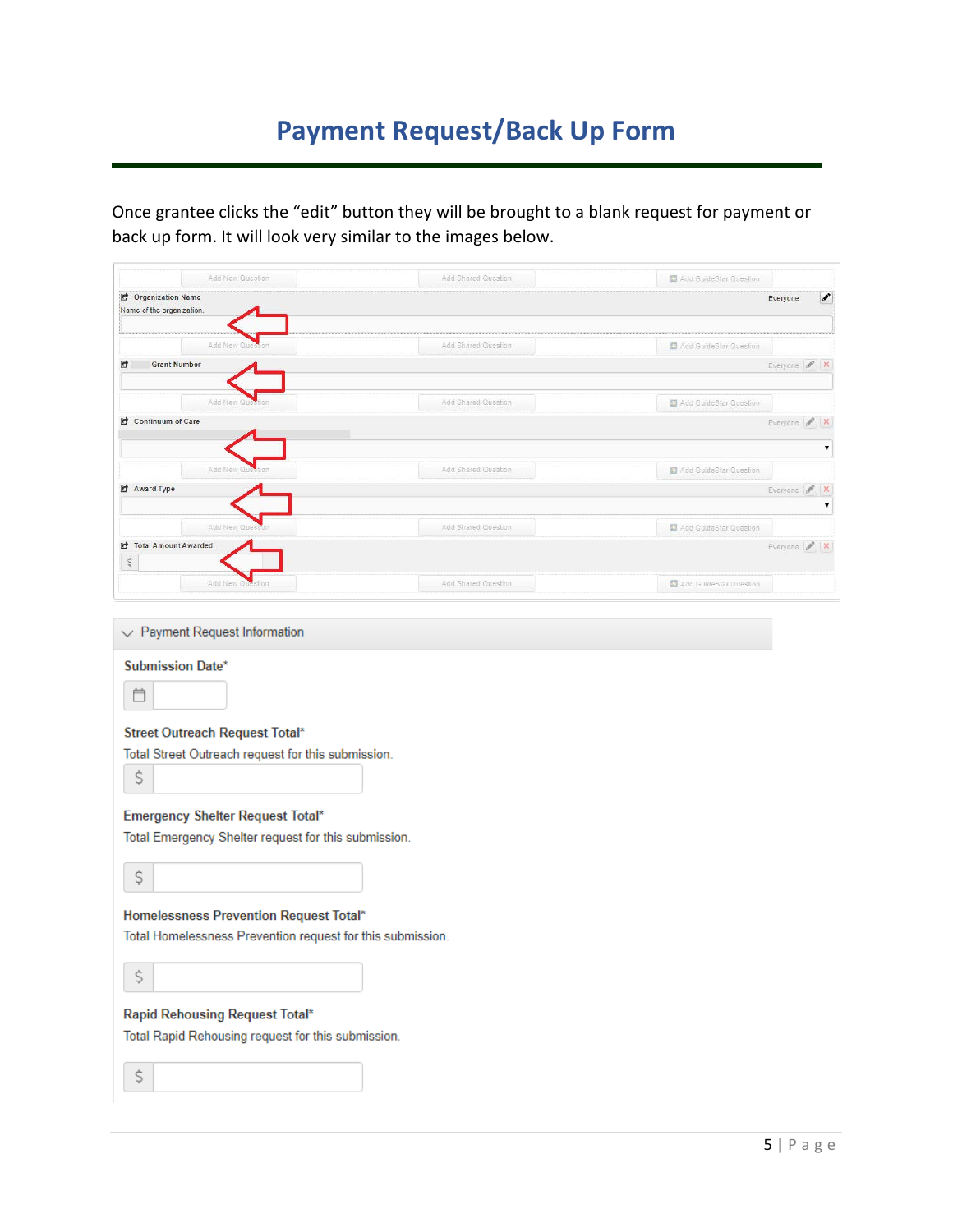#### **HMIS Request Total\***

Total HMIS request for this submission.

Ś **Admin Request Total\*** Total Admin request for this submission. \$ **Total Request\*** Total request for all components on this submission. \$ Payment Request Submission Upload\* Upload the organization's expense detail forms and HMIS. Upload a file [10 MiB allowed]

On the initial "Payment Request/Back Up" drop down, all fields will automatically populate, so grantees will not need to input any information in those fields.

On the second "Payment Request/Back Up" drop down, input the total amount of funding being requested or backed up for each grant type (these will vary based on the program) on the current submission, or the total amount of expense detail included on the current submission (non-reimbursement organizations only).

The "Total Request" amount should equal the total amount requested or backed up from all grant types on this submission.

Under the "Payment Request Submission Upload" or "Back Up Submission Upload" field you will need to upload the completed Back-Up form, Expense Detail forms and HMIS reports for the current submission. The expense detail forms can be found on the MHDC website. Click "Upload a file" and locate the correct file on your computer.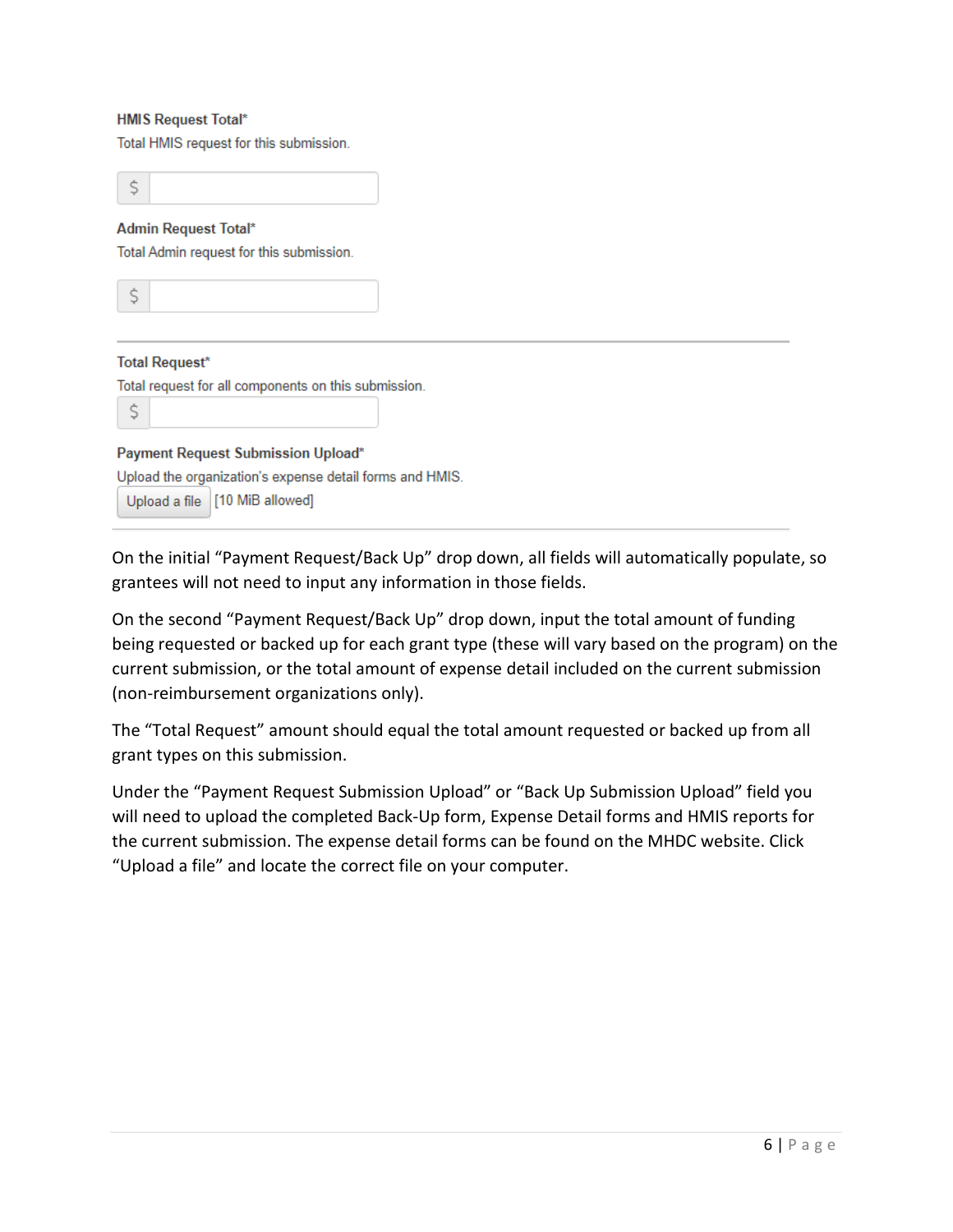# **Submitting and Saving**

|               | 谷<br><b>Apply</b><br><sup>'</sup> Organization History<br>lin Fax to File<br>'n.                         |    |
|---------------|----------------------------------------------------------------------------------------------------------|----|
|               | (i) Fields with an asterisk (*) are required.                                                            | G  |
|               | $\vee$ Question Group                                                                                    |    |
|               | <b>Grant Number</b>                                                                                      |    |
|               | 20-644-с                                                                                                 |    |
| h             | <b>Amount Awarded</b>                                                                                    | 6  |
|               | \$<br>25,000                                                                                             |    |
|               | Amount Submitted*                                                                                        |    |
|               | Please indicate how much is being requested or backed up with this submission.<br>\$<br>1000             |    |
| $\mathcal{D}$ |                                                                                                          | 9  |
|               | <b>Expense Detail*</b>                                                                                   |    |
|               | Complete and upload the Expense Detail forms. Blank form templates can be found here:                    |    |
|               | http://mhdc.com/ci.Disaster%20Relief%202019.htm                                                          |    |
| ð             | Upload a file [5 MiB allowed]                                                                            | 9  |
|               | Bill.docx [15.9KiB] <sup>1</sup> × Delete File                                                           |    |
|               | <b>MIS Report*</b>                                                                                       |    |
|               | Please upload an MIS, HMIS, or non-HMIS report of clients served during the time period being submitted. |    |
|               | Upload a file [5 MiB allowed]                                                                            |    |
| $\frac{1}{2}$ | Bill.docx [15.9KiB] <sup>1</sup> X Delete File                                                           | G) |
|               | <b>(i)</b> Due on 05/01/2020.                                                                            |    |
|               | <b>Submit Follow Up</b><br>Save Follow Up                                                                |    |
|               |                                                                                                          |    |

A Follow Up may be started and saved for completion later. Simply click "Save Follow Up" and you may resume later.

Please note that if you do not resume and submit prior to the due date then you will need to start over on the next available Follow Up.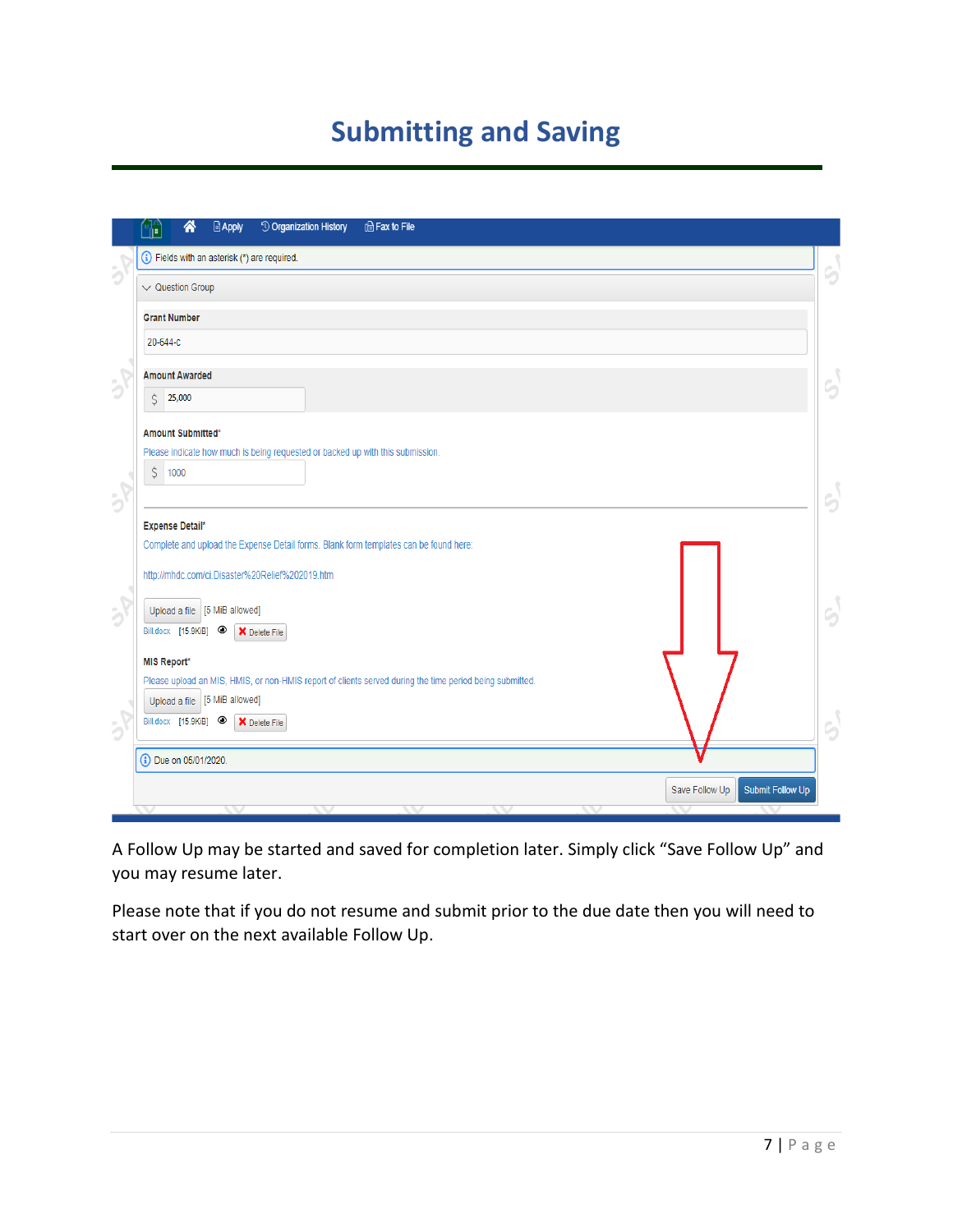| 省<br><b>Apply</b><br><sup>'</sup> Organization History<br>la Fax to File<br>r                            |                                           |
|----------------------------------------------------------------------------------------------------------|-------------------------------------------|
| Divides with an asterisk (*) are required.                                                               | G                                         |
| $\vee$ Question Group                                                                                    |                                           |
| <b>Grant Number</b>                                                                                      |                                           |
| 20-644-с                                                                                                 |                                           |
| <b>Amount Awarded</b>                                                                                    | 5                                         |
| \$<br>25,000                                                                                             |                                           |
| Amount Submitted*                                                                                        |                                           |
| Please indicate how much is being requested or backed up with this submission.                           |                                           |
| \$<br>1000                                                                                               | G                                         |
| <b>Expense Detail*</b>                                                                                   |                                           |
| Complete and upload the Expense Detail forms. Blank form templates can be found here:                    |                                           |
| http://mhdc.com/ci.Disaster%20Relief%202019.htm                                                          |                                           |
| Upload a file [5 MiB allowed]                                                                            | c,                                        |
| Bill.docx [15.9KiB] <sup>1</sup> X Delete File                                                           |                                           |
| <b>MIS Report*</b>                                                                                       |                                           |
| Please upload an MIS, HMIS, or non-HMIS report of clients served during the time period being submitted. |                                           |
| Upload a file [5 MiB allowed]                                                                            |                                           |
| Bill.docx [15.9KiB] <sup>1</sup> Electe File                                                             |                                           |
| <b>(i)</b> Due on 05/01/2020.                                                                            |                                           |
|                                                                                                          | Save Follow Up<br><b>Submit Follow Up</b> |
|                                                                                                          |                                           |

Once your Follow Up is complete and ready for review by MHDC staff click "Submit Follow Up." Please note that this action cannot be undone.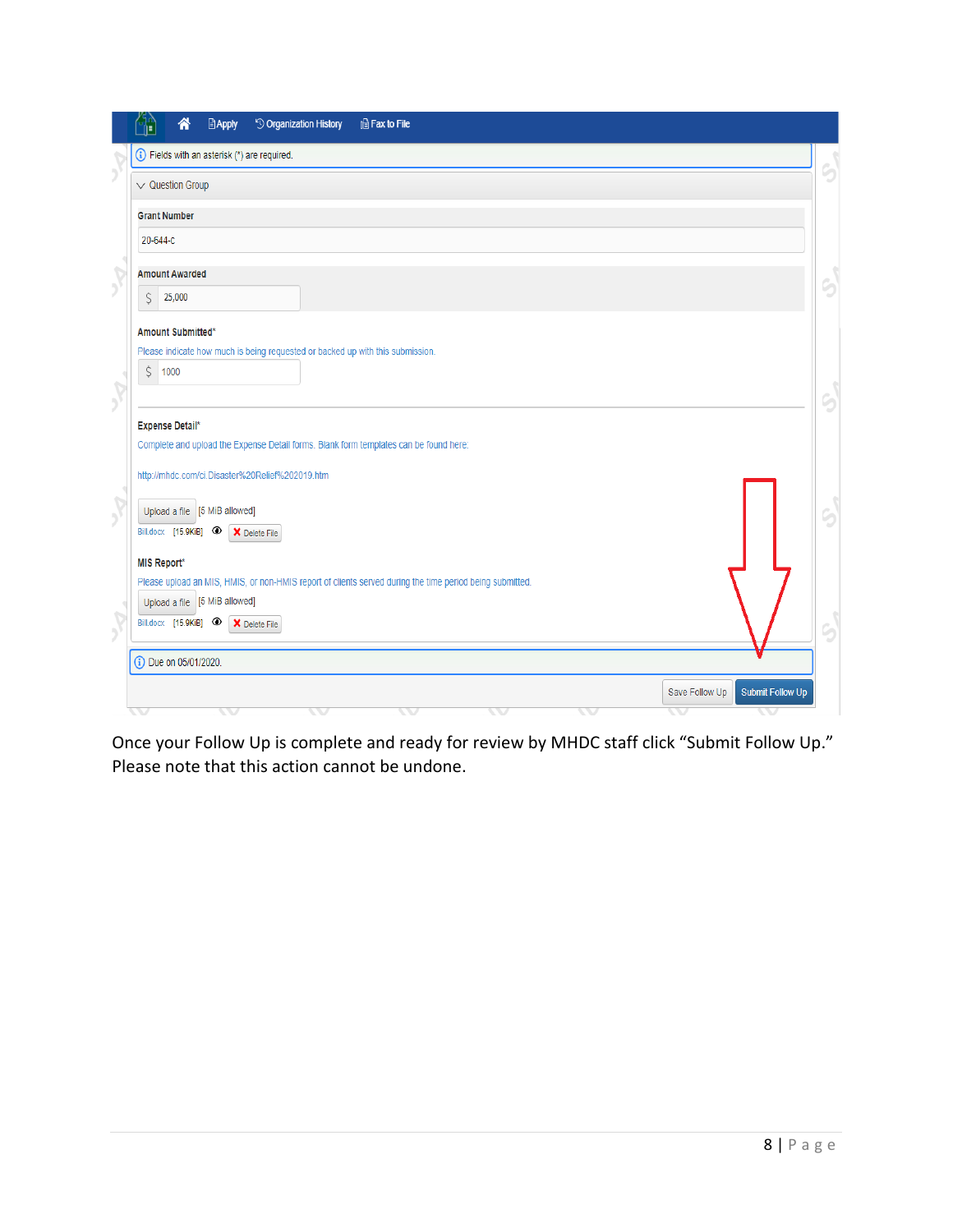

Once you click submit you should see this confirmation screen.

| Fri 3/27/2020 11:57 AM<br><b>Payment Request Received</b><br>To Ken Wright | Missouri Housing Development Commission <administrator@grantinterface.com></administrator@grantinterface.com>                                                                                                                                                                                                                                                                                                                                                                                                                                                                                       |  |
|----------------------------------------------------------------------------|-----------------------------------------------------------------------------------------------------------------------------------------------------------------------------------------------------------------------------------------------------------------------------------------------------------------------------------------------------------------------------------------------------------------------------------------------------------------------------------------------------------------------------------------------------------------------------------------------------|--|
|                                                                            | Dear Ken,<br>Thank you for submitting your Payment Request- 2021 Application Sample Process.<br>It was successfully received. You will be contacted if any additional information is<br>required.<br>Sincerely,<br>Missouri Housing Development Commission<br><b>Applicant Information</b><br>Ken Wright<br>920 Main, Suite 1400<br>Kansas City, MO 64105<br>816-759-6614<br>ken.wright@mhdc.com<br>Organization: Missouri Housing Development Commission<br>Form Name: Payment Request- 2021 Application Sample Process<br>Process Name: 2021 Application Sample Process<br>Project Name: 20-644-c |  |

You will also receive an email notification similar to the one above that confirms the submission.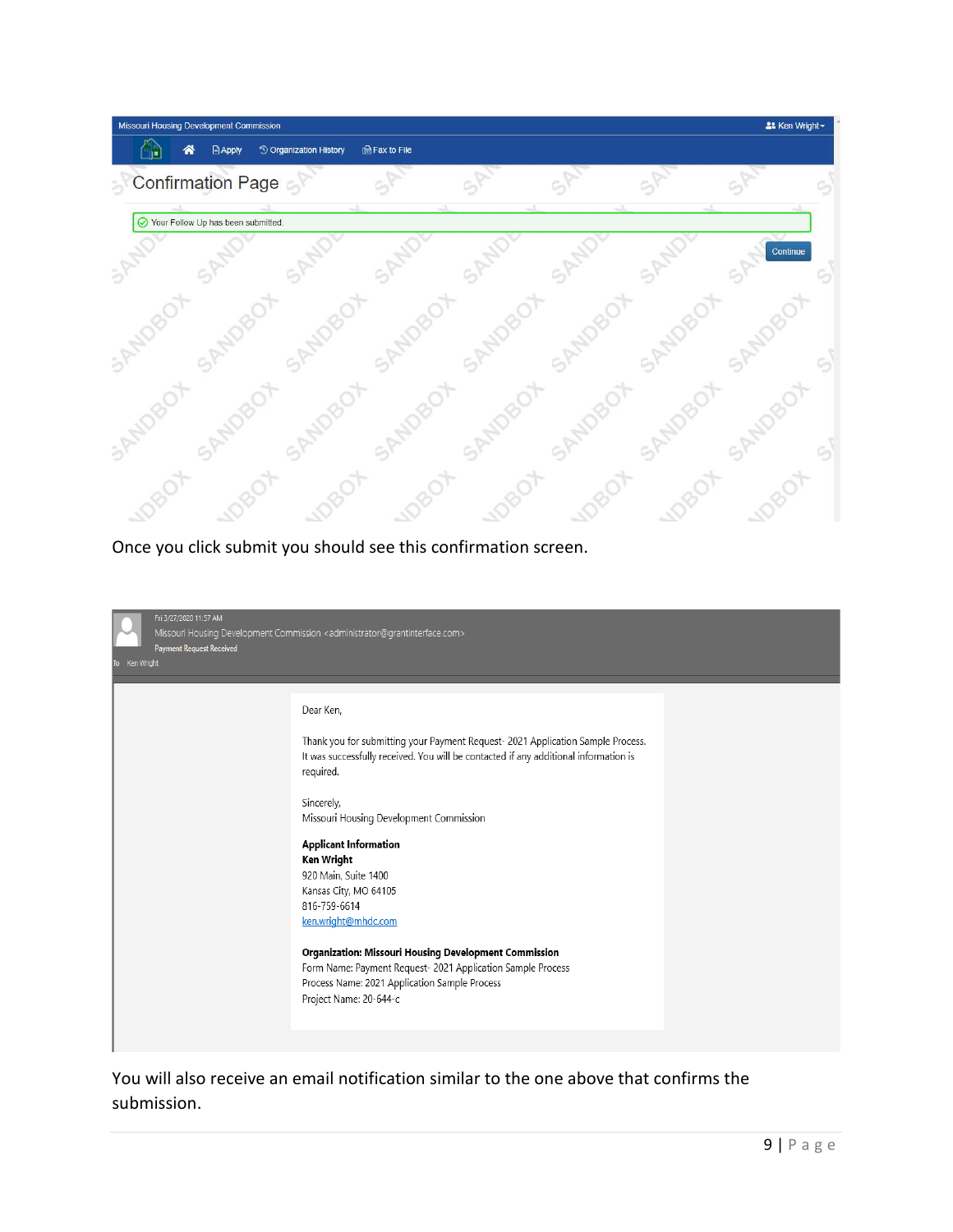## **Corrections and Status**

|   | Missouri Housing Development Commission                                                                                                                            |                    |                                                                                                                                         |                 |               | <b>22 Ken Wright -</b> |
|---|--------------------------------------------------------------------------------------------------------------------------------------------------------------------|--------------------|-----------------------------------------------------------------------------------------------------------------------------------------|-----------------|---------------|------------------------|
|   | <sup>'</sup> Organization History<br>la Fax to File<br><b>■Apply</b>                                                                                               |                    |                                                                                                                                         |                 |               |                        |
|   | <b>Applicant Dashboard</b>                                                                                                                                         |                    |                                                                                                                                         |                 |               |                        |
|   | Public Profile                                                                                                                                                     |                    |                                                                                                                                         |                 |               |                        |
| b | Applicant:<br>Ken Ken Wright<br>ken.wright@mhdc.com<br>816-759-6614<br>920 Main, Suite 1400<br>Kansas City, MO 64105 United States<br><b>Contact Email History</b> |                    | Organization:<br>Missouri Housing Development Commission<br>99-9999999<br>816-759-6614<br>920 Main, Suite 1400<br>Kansas City, MO 64105 |                 |               |                        |
|   | (i) If your organization information does not appear correct, please contact the funder. Thank you.                                                                |                    |                                                                                                                                         |                 |               |                        |
|   | <b>Active Requests</b><br><b>Historical Requests</b> 0                                                                                                             |                    |                                                                                                                                         |                 |               |                        |
|   | $\times$ 20-644-c                                                                                                                                                  |                    |                                                                                                                                         |                 |               |                        |
|   | Process: 2021 Application Sample Process<br>Application<br>Submitted<br>03/27/2020<br><b>Decision</b><br>Undecided<br><b>Follow Up Forms</b>                       |                    | <b>View Application</b>                                                                                                                 |                 |               |                        |
|   | <b>FORM NAME</b>                                                                                                                                                   | <b>ASSIGNED TO</b> | <b>AWARD / INSTALLMENT</b>                                                                                                              | <b>DUE DATE</b> | <b>STATUS</b> | <b>EDIT/VIEW</b>       |
|   | Payment Request- 2021 Application Sample Process                                                                                                                   | Ken Wright         | Overall Award                                                                                                                           |                 | Submitted     | View                   |
|   |                                                                                                                                                                    |                    |                                                                                                                                         |                 |               |                        |

Once a Follow Up has been submitted and is being reviewed by MHDC staff the status will show as "Submitted." Once the Follow Up is submitted you will only be able to view the submission but cannot make edits or changes.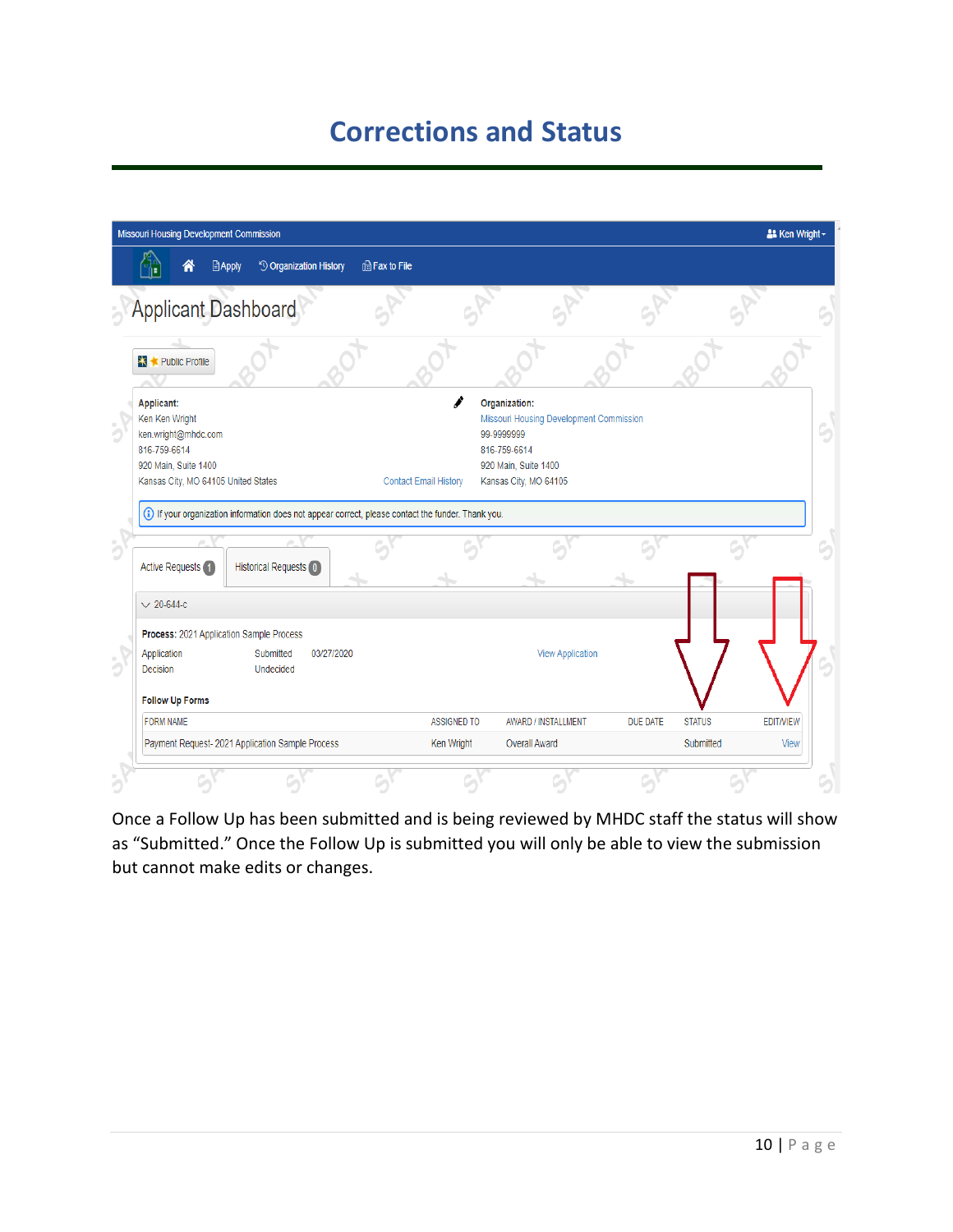| <b>Applicant Dashboard</b>                                                                                                                |                                   |                                                                                                                                         |                 |               |                  |
|-------------------------------------------------------------------------------------------------------------------------------------------|-----------------------------------|-----------------------------------------------------------------------------------------------------------------------------------------|-----------------|---------------|------------------|
| <b>XX</b> Public Profile                                                                                                                  |                                   |                                                                                                                                         |                 |               |                  |
| <b>Applicant:</b><br>Ken Ken Wright<br>ken.wright@mhdc.com<br>816-759-6614<br>920 Main, Suite 1400<br>Kansas City, MO 64105 United States | Í<br><b>Contact Email History</b> | Organization:<br>Missouri Housing Development Commission<br>99-9999999<br>816-759-6614<br>920 Main, Suite 1400<br>Kansas City, MO 64105 |                 |               | G                |
| (i) If your organization information does not appear correct, please contact the funder. Thank you.                                       |                                   |                                                                                                                                         |                 |               |                  |
| <b>Historical Requests 0</b><br><b>Active Requests</b> 1                                                                                  |                                   |                                                                                                                                         |                 |               |                  |
| $\times$ 20-644-c                                                                                                                         |                                   |                                                                                                                                         |                 |               |                  |
| Process: 2021 Application Sample Process                                                                                                  |                                   |                                                                                                                                         |                 |               |                  |
| 03/27/2020<br>Application<br>Submitted<br>Undecided<br>Decision                                                                           |                                   | <b>View Application</b>                                                                                                                 |                 |               |                  |
| <b>Follow Up Forms</b>                                                                                                                    |                                   |                                                                                                                                         |                 |               |                  |
| <b>FORM NAME</b>                                                                                                                          | <b>ASSIGNED TO</b>                | AWARD / INSTALLMENT                                                                                                                     | <b>DUE DATE</b> | <b>STATUS</b> | <b>EDIT/VIEW</b> |
| Payment Request- 2021 Application Sample Process                                                                                          | Ken Wright                        | <b>Overall Award</b>                                                                                                                    | 05/01/2020      | <b>Draft</b>  | Edit             |
|                                                                                                                                           |                                   |                                                                                                                                         |                 |               |                  |
|                                                                                                                                           |                                   |                                                                                                                                         |                 |               |                  |

If the MHDC Administrator discovers an issue with your submission it will be marked incomplete and you will receive an email notification asking you to review and resubmit. The status of you submission will revert to "Draft."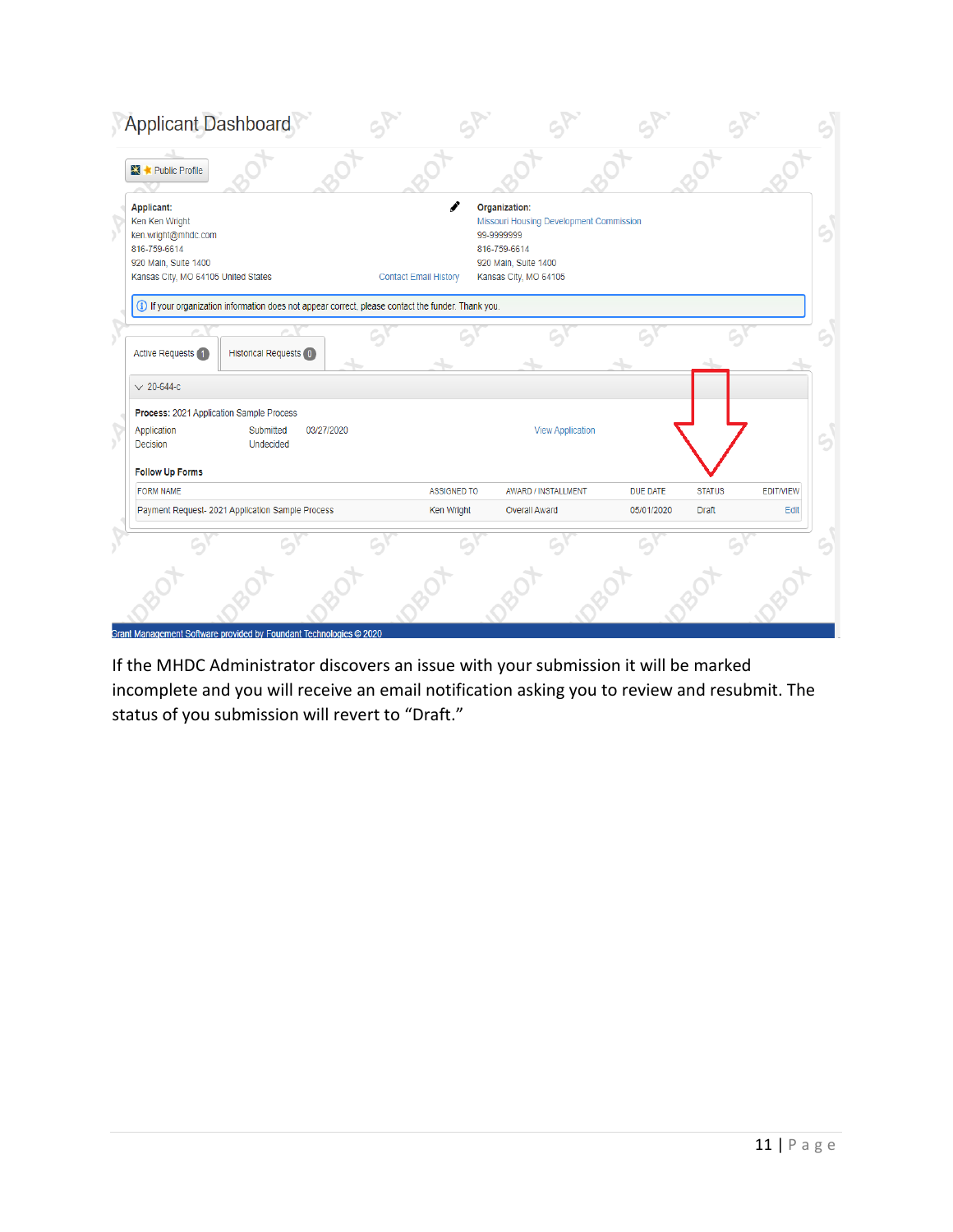|   | ≪<br><b>临Fax to File</b><br><b>Apply</b><br><sup>'</sup> O Organization History                                                           |   |
|---|-------------------------------------------------------------------------------------------------------------------------------------------|---|
|   | <b>GUCSHOT GTOUP</b><br><b>Grant Number</b>                                                                                               | 5 |
|   | 20-644-с                                                                                                                                  |   |
|   | <b>Amount Awarded</b>                                                                                                                     |   |
|   | \$<br>25,000                                                                                                                              |   |
| G | Amount Submitted*<br>Please indicate how much is being requested or backed up with this submission.                                       | 9 |
|   | \$1,000.00                                                                                                                                |   |
| G | <b>Expense Detail*</b>                                                                                                                    | G |
|   | Complete and upload the Expense Detail forms. Blank form templates can be found here:<br>http://mhdc.com/ci.Disaster%20Relief%202019.htm  |   |
|   | Upload a file [5 MiB allowed]                                                                                                             |   |
|   | Bill.docx [15.9 KiB] <sup>1</sup> X Delete File<br><b>Administrator Comments</b><br>Incorrect document                                    | S |
|   | <b>MIS Report*</b>                                                                                                                        |   |
|   | Please upload an MIS, HMIS, or non-HMIS report of clients served during the time period being submitted.<br>Upload a file [5 MiB allowed] |   |
| G | Bill.docx [15.9 KiB] <sup>1</sup> Selete File                                                                                             | G |
|   | (i) Due on 05/01/2020.                                                                                                                    |   |
|   | Submit Follow Up<br>Save Follow Up                                                                                                        |   |

In the Follow Up submission you will be able to see comments from the MHDC Administrator with instructions for corrections. Once you've made the appropriate corrections simply click "Submit Follow Up" again.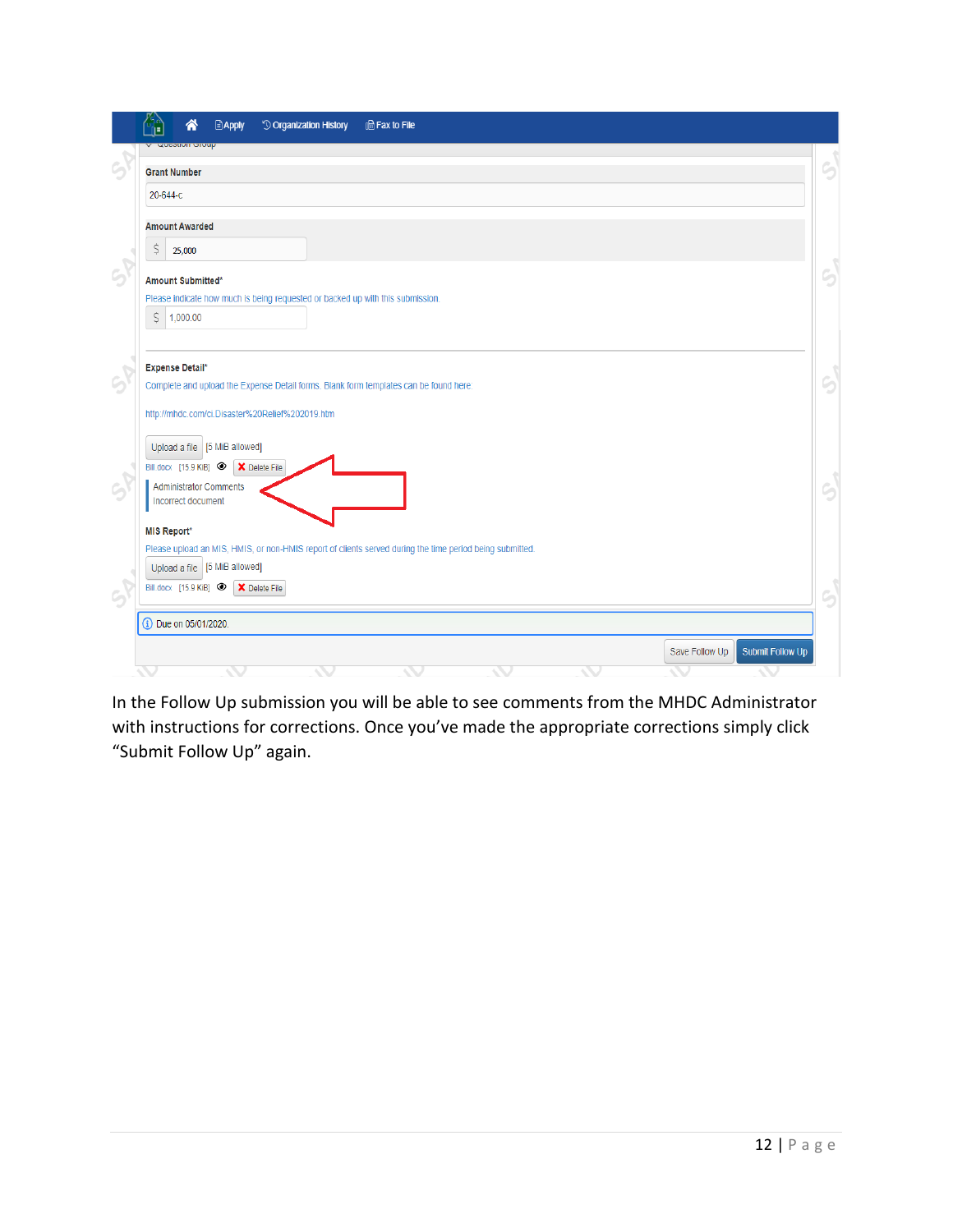| <b>Applicant Dashboard</b>                                                                                                         |                              |                    |                                                                                                                                         |                 |               |                  |   |
|------------------------------------------------------------------------------------------------------------------------------------|------------------------------|--------------------|-----------------------------------------------------------------------------------------------------------------------------------------|-----------------|---------------|------------------|---|
| <b>X</b> Public Profile                                                                                                            |                              |                    |                                                                                                                                         |                 |               |                  |   |
| Applicant:<br>Ken Ken Wright<br>ken.wright@mhdc.com<br>816-759-6614<br>920 Main, Suite 1400<br>Kansas City, MO 64105 United States | <b>Contact Email History</b> | I                  | Organization:<br>Missouri Housing Development Commission<br>99-9999999<br>816-759-6614<br>920 Main, Suite 1400<br>Kansas City, MO 64105 |                 |               |                  | 9 |
| (i) If your organization information does not appear correct, please contact the funder. Thank you.                                |                              |                    |                                                                                                                                         |                 |               |                  |   |
| <b>Active Requests 1</b><br><b>Historical Requests 0</b>                                                                           |                              |                    |                                                                                                                                         |                 |               |                  |   |
| $\times$ 20-644-c                                                                                                                  |                              |                    |                                                                                                                                         |                 |               |                  |   |
| Process: 2021 Application Sample Process                                                                                           |                              |                    |                                                                                                                                         |                 |               |                  |   |
| Application<br>Submitted<br>03/27/2020<br>Decision<br>Undecided                                                                    |                              |                    | <b>View Application</b>                                                                                                                 |                 |               |                  |   |
| <b>Follow Up Forms</b><br><b>FORM NAME</b>                                                                                         |                              | <b>ASSIGNED TO</b> | AWARD / INSTALLMENT                                                                                                                     | <b>DUE DATE</b> | <b>STATUS</b> | <b>EDIT/VIEW</b> |   |
| Payment Request- 2021 Application Sample Process                                                                                   |                              | Ken Wright         | <b>Overall Award</b>                                                                                                                    |                 | Complete      | View             |   |
|                                                                                                                                    |                              |                    |                                                                                                                                         |                 |               |                  |   |
| Grant Management Software provided by Foundant Technologies © 2020                                                                 |                              |                    |                                                                                                                                         |                 |               |                  |   |

Once the submission has been approved the status of your Follow Up will show a status of "Complete."